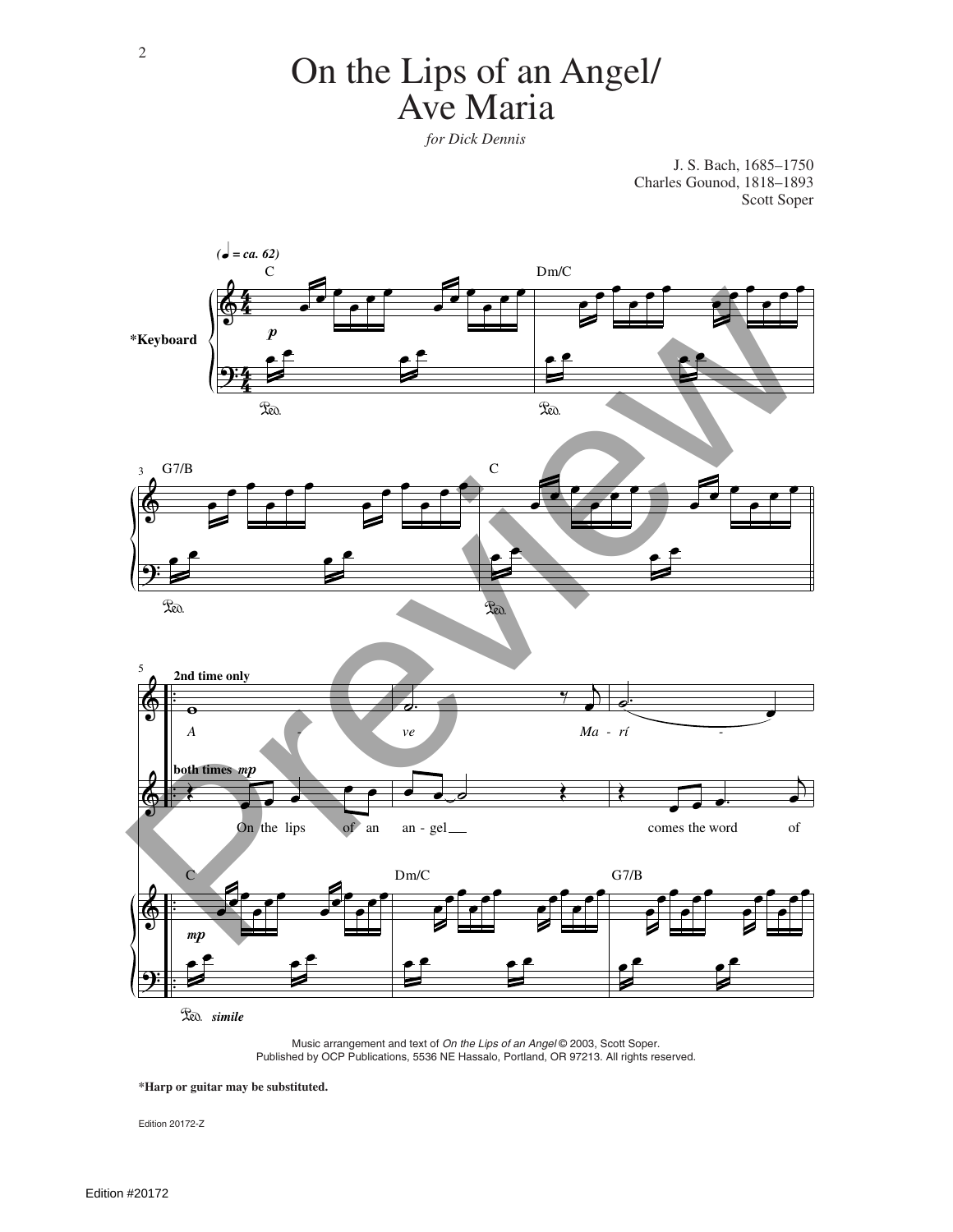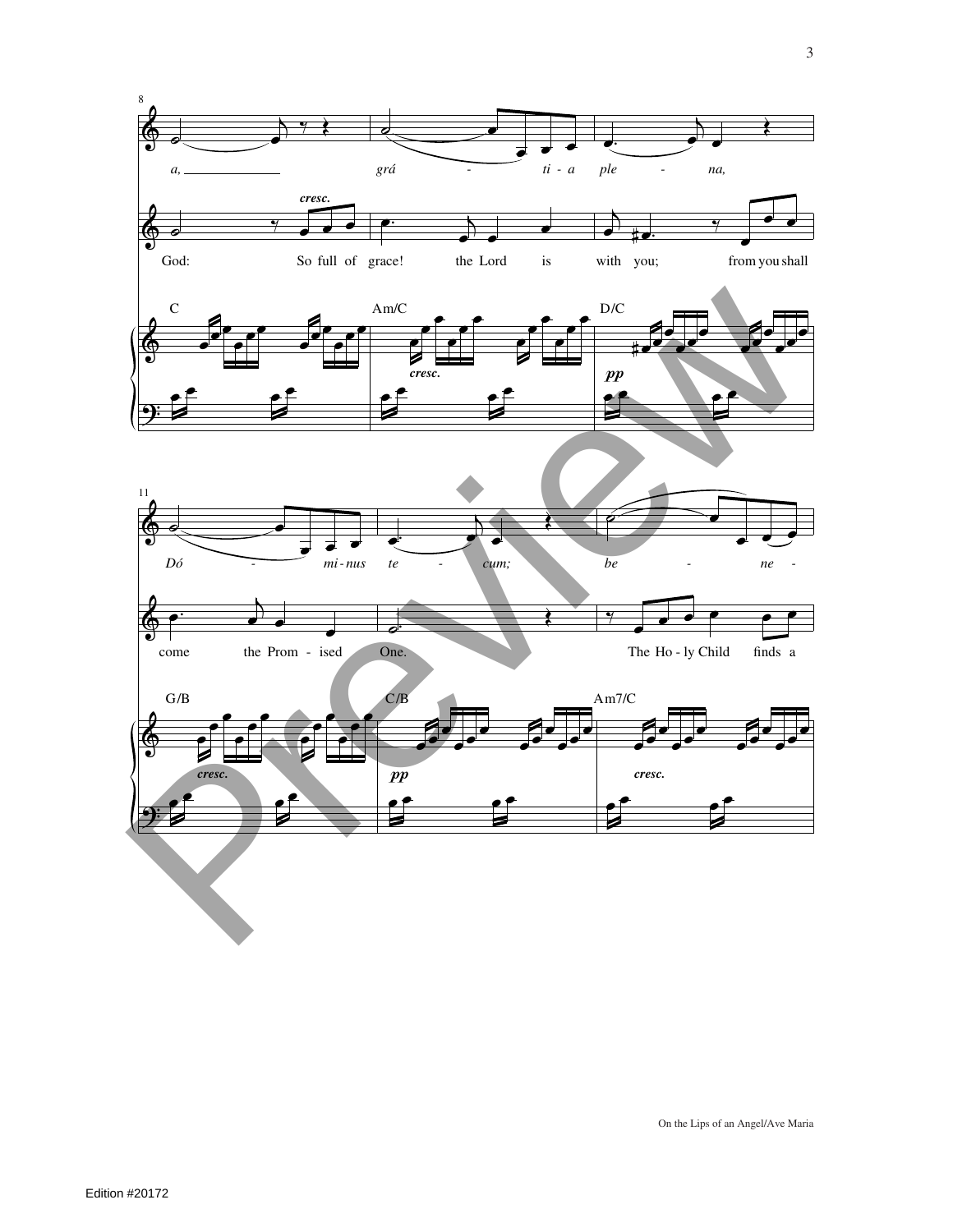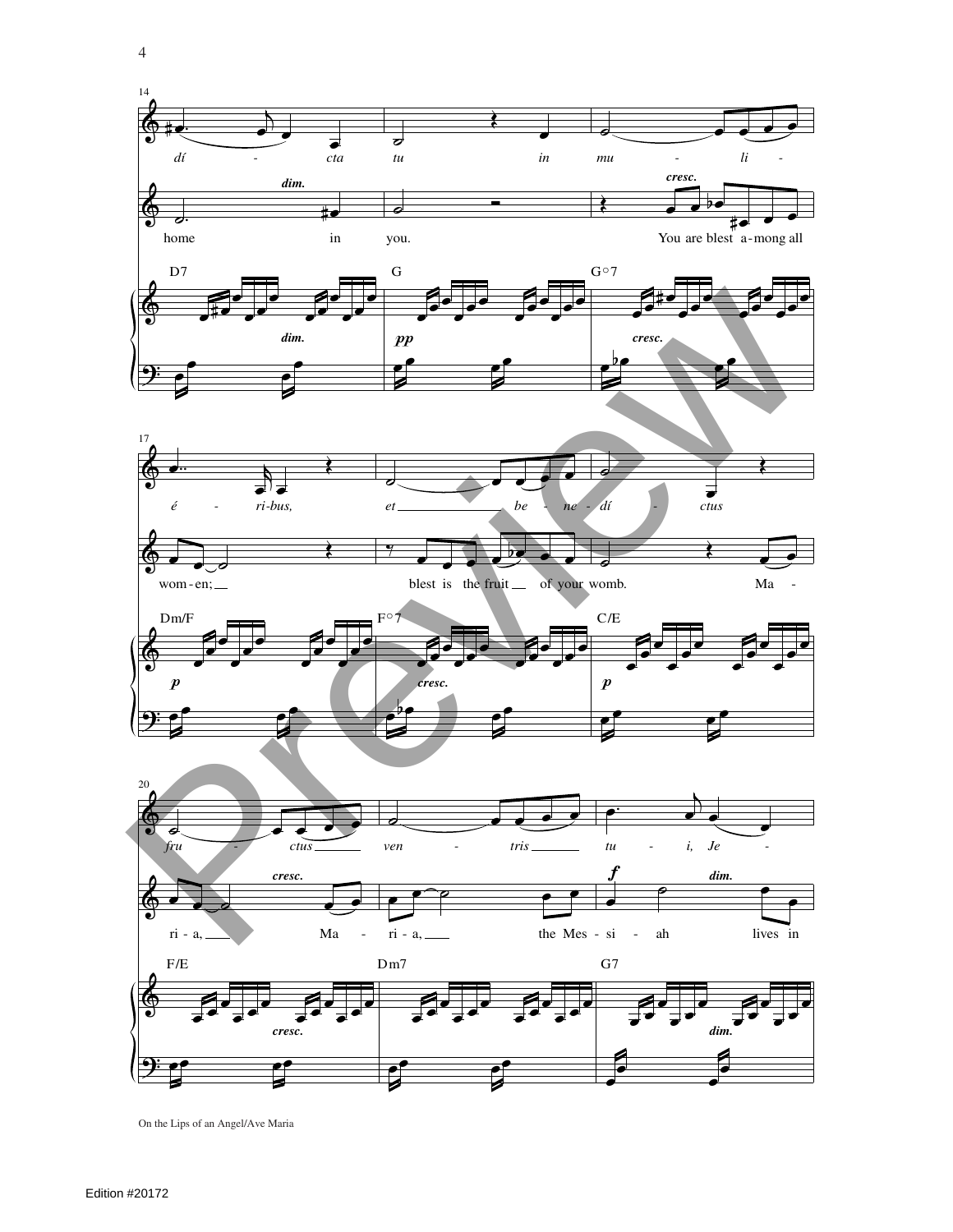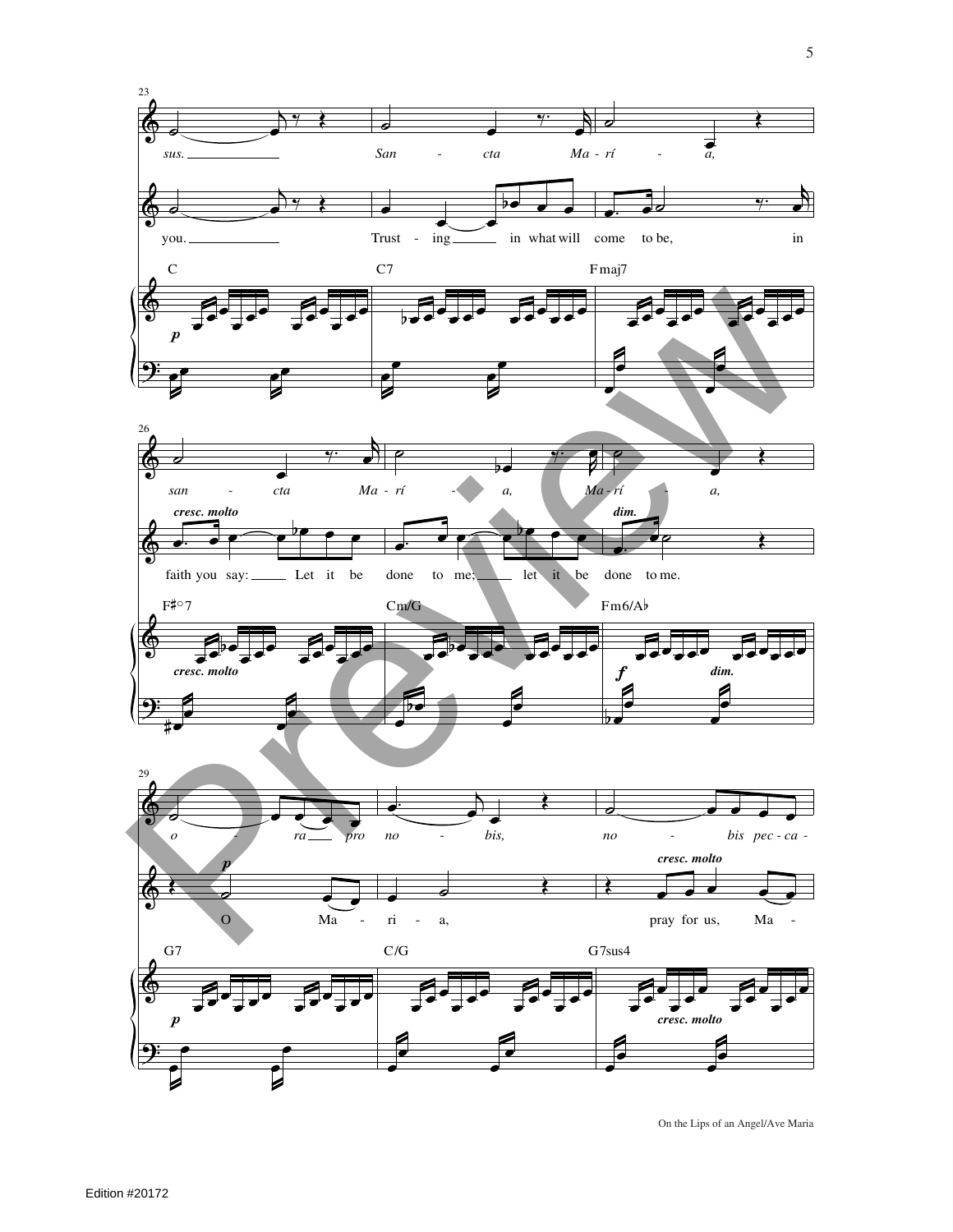

 $6\,$